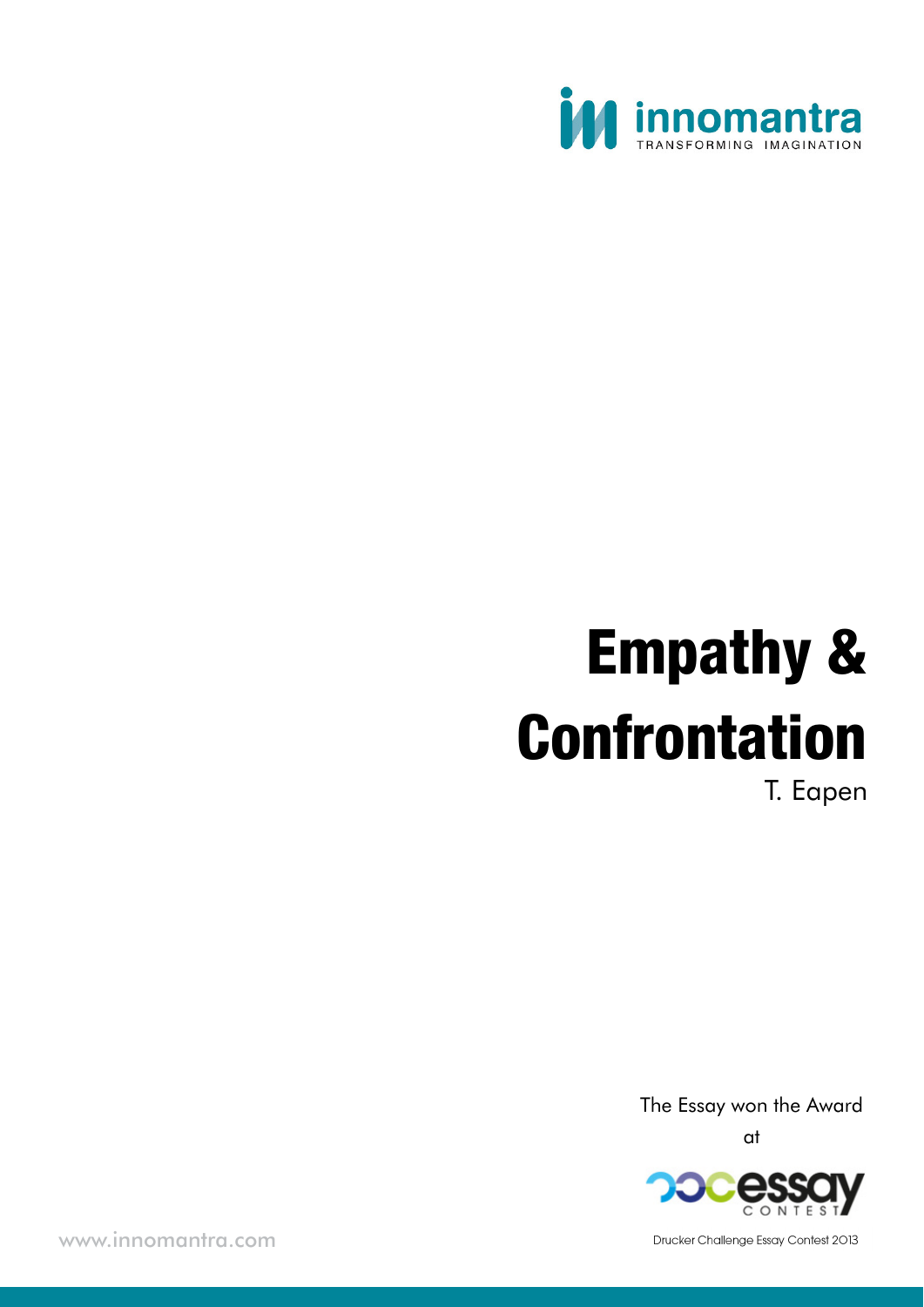### **Lessons for Innovators**

*Innovation= Invention + Exploitation*

"successful **implementation** of creative ideas within an organization"

There are two underlying factors that are present in almost every successful innovation story. Interestingly enough, these factors also figure prominently both in art and science. The first is "empathy", a close, intimate and personal understanding of an entity. Empathy with their human subjects is what artists and writers are known to be good at. Science gives us lessons in empathy of another kind; that it is possible to empathize with non-human entities, even with abstract concepts, to understand its characteristics so well it becomes second nature to the investigator. The second ingredient in innovation is "confrontation". A confrontation is always a clash. This may be a clash of ideas, a clash with existing presuppositions or a clash of two dissimilar reference frames. Confrontation and empathy appear to be antithetical concepts, but for successful innovation both are essential, and in many cases one leads to the other.

According to MIT professor Edward Roberts, "Innovation = Invention + Exploitation". A more general definition has been provided by Theresa Amabile who defined innovation as the "successful implementation of creative ideas within an organization". Hence we can ask two questions of any innovation. What is the new idea? How has it been implemented or exploited? Often the answers to both these questions are the same, for instance in the case of a new trading algorithm that makes a lot of money for an investment bank. However, in many cases, the answers are very different. The first part of innovation, where one has to come up with a novel idea requires the innovator to be a divergent thinker, an artist, an "imagineer" who can dream up novel and potentially useful

ideas. The second requires the innovator to be a convergent thinker, more in the mold of a scientist, who can figure out how a good idea can be implemented. So it seems likely that both art and science will have much to offer to the innovator. The most successful scientists and artists displayed abilities both to relate and to reject, to concord and to collide. From the artist one learns to empathize with people and to use confrontations to generate new ideas. From the scientist one learns to empathize with systems and to use confrontations to find solutions. We will see how the twin ingredients of empathy and confrontation combine to provide us with an adequate basis for understanding how good ideas come about and how they can be exploited.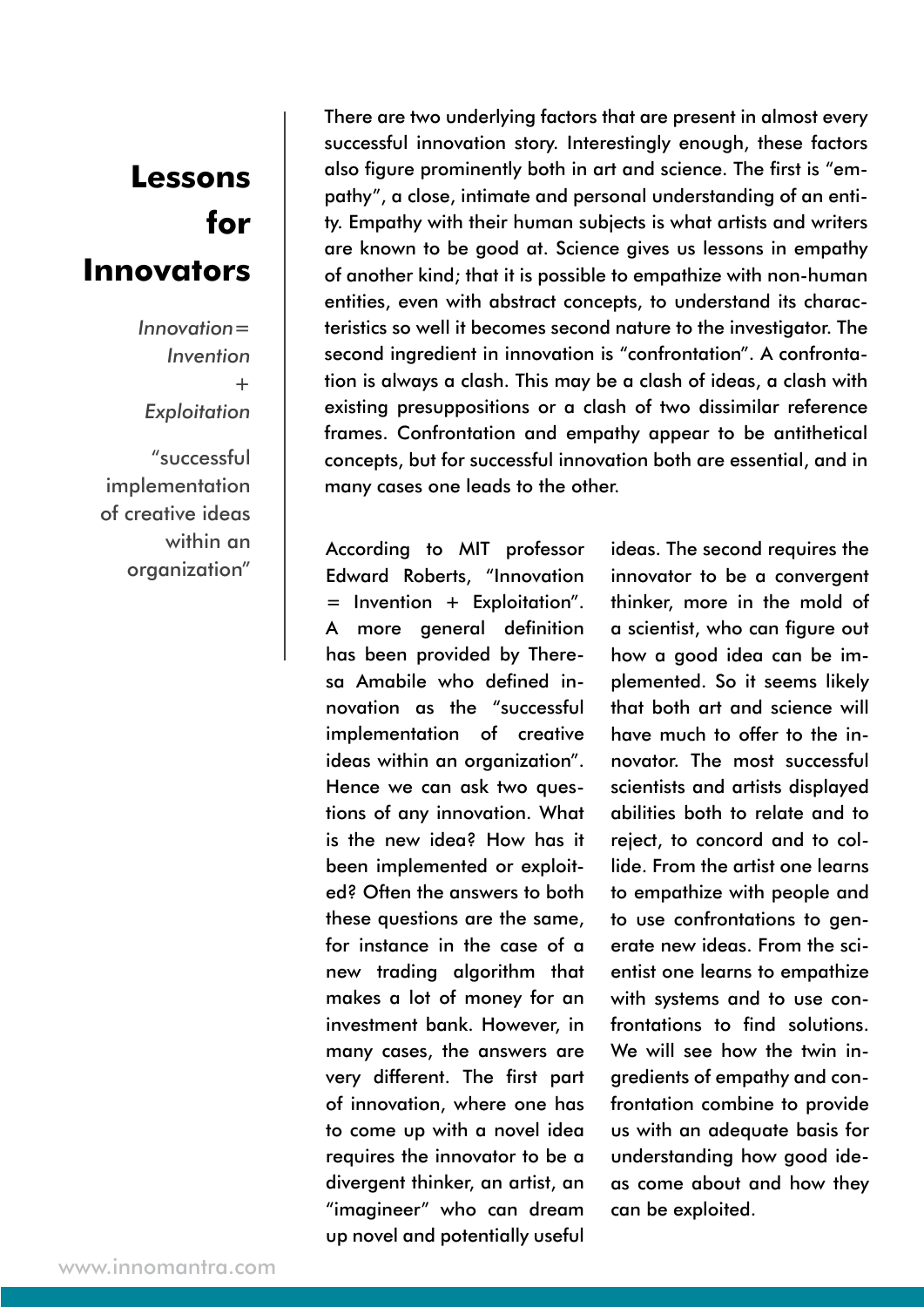## **Empathy in Art, Science and Business**

"A musician cannot move others unless he too is moved. He must feel all the emotions that he hopes to arouse in his audience, for the revealing of his own humor will stimulate a like mood in the listener"

From art, we learn how important it is to empathize with other human beings. Carl Philip Emanuel Bach, whose work influenced the likes of Mozart, Beethoven and Mendelssohn once said, "A musician cannot move others unless he too is moved. He must feel all the emotions that he hopes to arouse in his audience, for the revealing of his own humor will stimulate a like mood in the listener". We know of writers who lived out their stories. Many of the settings in Charles Dickens's novels were drawn from childhood experiences during the time his father was sent to the Marshalsea debtors' prison. This experience is captured in detail in the novel *Little Dorrit*. George Orwell, on returning to England after several years in Burma as an imperial policeman, made regular visits to the East End of London, dressed as a tramp, to understand the world of poverty. He recorded his experiences in *The Spike*  and *Down and Out in Paris and London*. In the 1930s, Orwell conducted sociological investigations on the lives of the working class in England, which he documented in *The Road to Wigan Pier*. "I wanted to submerge myself, to get right down among the oppressed; to be one of them and on their side against the tyrants" he wrote.

From the scientist we learn the value of a deep understanding of the system under study, primarily through the method of experimentation and empirical analysis. In the case of many successful scientists, the empathy was developed very early in life. As a youngster, Carl Linnaeus spent much of his time in the garden studying plants, and in the company of botanical works which he "read day and night, knowing like the back of my hand". Some of the greatest artists possessed a scientific understanding of the medium they worked with. Leonardo da Vinci said, "He who loves practice without theory is like the sailor who boards ship without a rudder

and compass and never knows where he may cast." Leonardo often experimented with pigments and plasters, most notably with his fresco, *The Last Supper.* To better understand what they were dealing with, some scientists including many pioneers in the area of physiology and medicine have even experimented on themselves. Sir Henry Head, a 19<sup>th</sup> century British neurologist who conducted pioneering work into the human sensory system was one such self-experimenter. Head who was described as a "vibrant mix between scientist and artist" was incidentally also an authority on Leonardo da Vinci.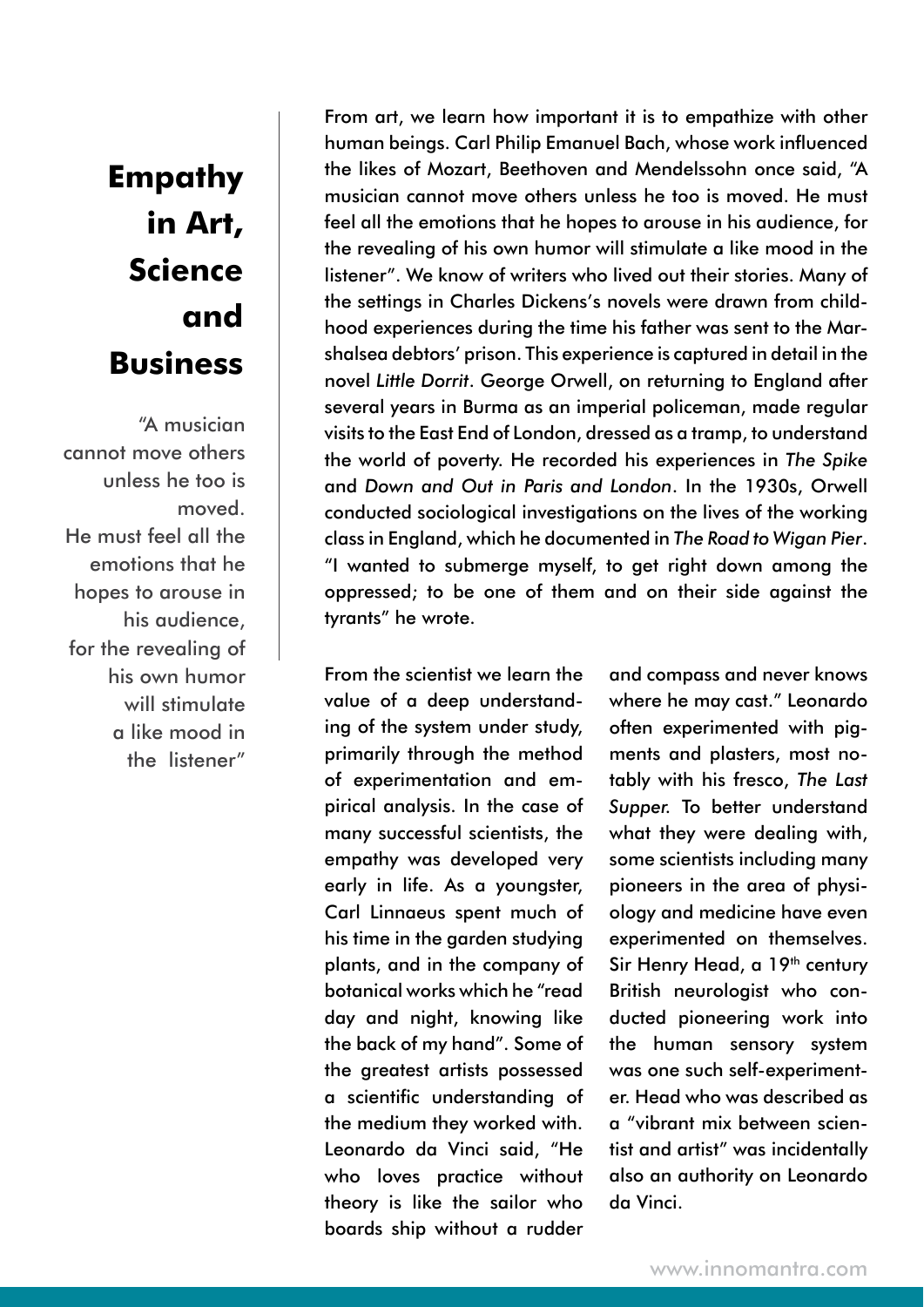"He who loves practice without theory is like the sailor who boards ship without a rudder and compass and never knows where he may cast."

While studying the physiological basis for sensation, Head and his co-worker realized that patients failed to provide accurate descriptions of their sensations. So he decided to experiment on himself by cutting two cutaneous nerves on his forearm, studying the effects on sensation and pain as the nerves regenerated over the next four years. Developing empathy is often hard work. Thomas Edison famously said that "genius is 1% inspiration and 99% perspiration". Herbert Simon estimated that to be an expert one needed more than 10 years of experience and access to more than 50,000 chunks of information.

What is true of artists and scientists is also true of entrepreneurs and organizations. The chance of success of a new venture is highly correlated with the entrepreneur's knowledge of the market and the industry. To use the seven sources of innovation that Peter Ducker identified in his work *Innovation and Entrepreneurship*, organizations need to em athize with both the human

Several organizations today recognize the need for empathy in their organizations. Many firms now employee a method called "Empathic design", an an approach to product development that encourages designers to connect emotionally to the users of the product. This approach tries to identify latent needs of users primarily by observing customers use products or services. Empathic design recognizes that users often fail to recognize or remember the problems they encounter when using a product. Moreover, because of biases, or unfamiliarity with the techfactors and the system factors. Process needs and changing industry structures can be recognized only by organizations that understand the existing technology and processes. To recognize changing customer preferences, an organization need to be among its customers, living among them and talking to them constantly.

nological possibilities, they are sometimes unable to envision an ideal product or service. Consequently, traditional markets research which relies on inquiry frequently fails to capture true needs and problems of users. Gillette Guard, the first product brought out by Gillette for the Indian market, was developed through the process of empathic design. The company wanted to develop a product that would provide an effective and low-cost shave for consumers who were currently using double-edge razors.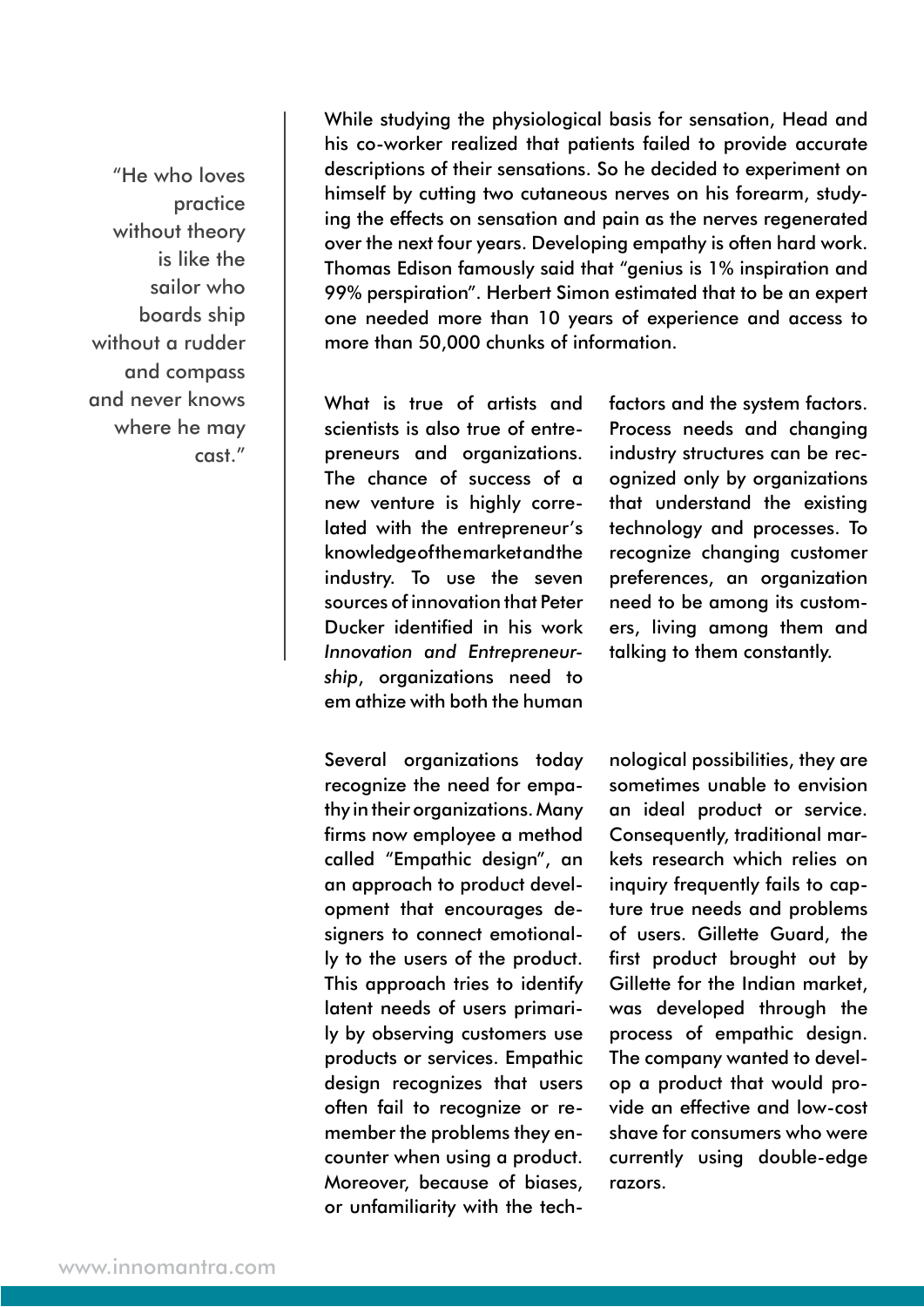As part of the project, the researchers identified several needs that were unique the Indian market. The development of the product involved thousands of hours of studying consumers who took part in interviews, and test-shaves.

#### **Confrontation and Ideas**

"Creativity is merely bissociation; the collision of two apparently unrelated reference frames"

"Creativity is merely bissociation; the collision of two apparently unrelated reference frames" Arthur Koestler said. Good ideas often involve the idea of a collision or a confrontation. The confrontation may be natural or forced. It is always unsettling. The human mind tries to resolve this confrontation and a good idea often emerges as a result of this process. A good way to generate new ideas is to confront assumptions about a product or service. How about inverted vacations, where you 'enjoy' a miserable time so you feel much better when you get back home? Several innovations have resulted from the willingness of innovators to confront prevailing beliefs. In the 19<sup>th</sup> century, Thomas Edison was one among the many inventors working on developing a practical light-bulb. The common approach was to fabricate the filament out of conductors with low resistance so that that high current would be generated. Edison inverted this assumption and used conductors of very high resistance for the first practical light bulb. New schools of art have emerged by confronting common notions of what art should look like. A work of art that one can learn several lessons on how confrontation can lead to new ideas is Rene Magritte's oil on canvas painting, *La trahison des images*, with the famous words "Ceci n'est pas une Pipe". We are immediately provoked to explain the picture in a creative way. This is also representative of a heuristic tool used by product designers. Can a product look like one thing, but really be something else? A useful product that has come out of thinking this way is a Taser designed to resemble a mobile phone.

Art also provides us with lessons on how confrontations can be actively set up to create new and interesting themes. One of most powerful ways is by the combining of two or more incongruous, unrelated or opposite ideas. Examples of this abound in the works of the Surrealists whose paintings often feature surprising and contradictory juxtapositions. We also find such combinations in Sir John Tenniel's drawings in Lewis Carroll's *Alice* books. In literature, we also find amusing paradoxes which combine incongruous ideas to provide remarkable insight.

www.innomantra.com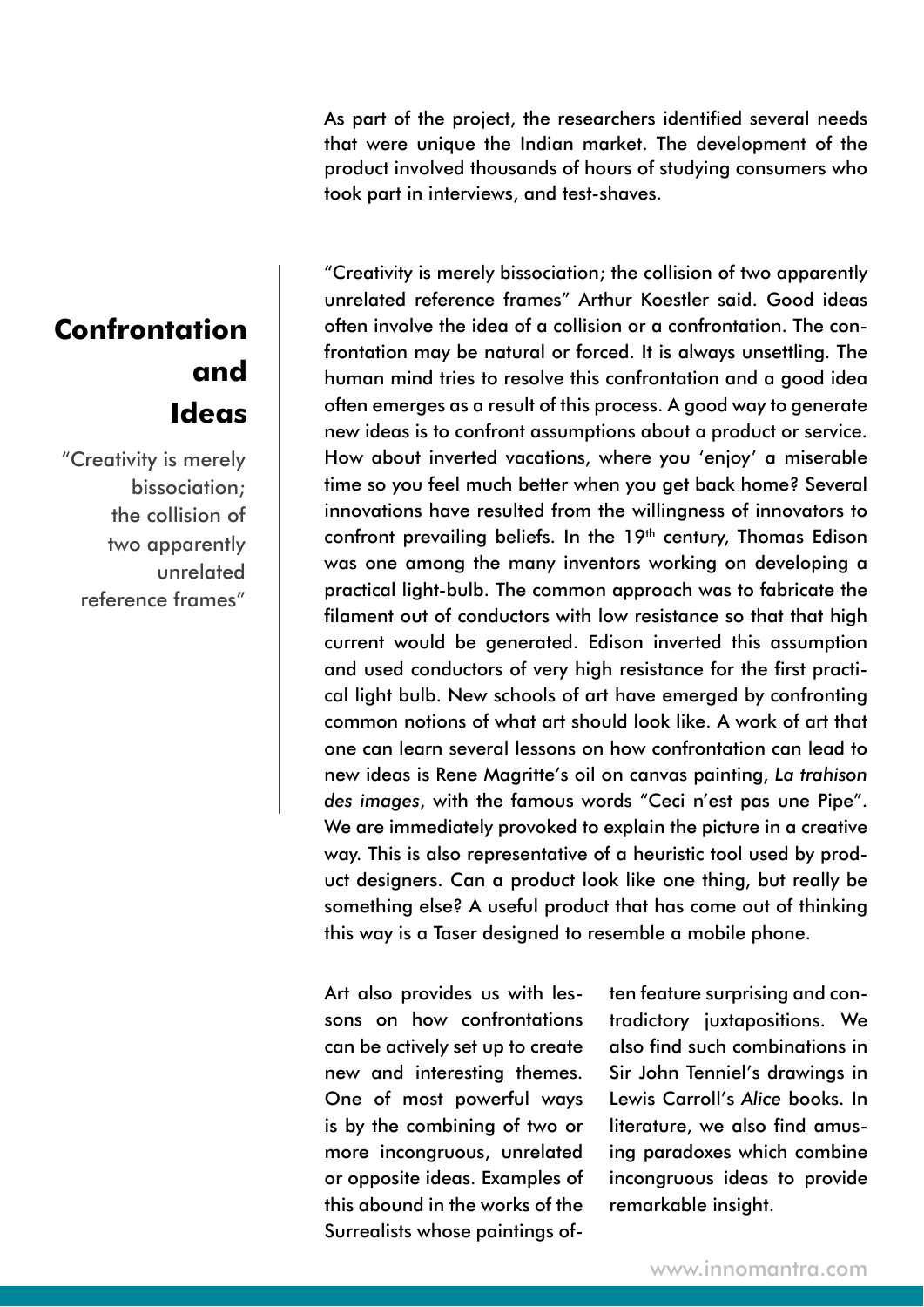"All animals are equal, but some are more equal than others"

In George Orwell's *Animal Farm*, we find that "All animals are equal, but some are more equal than others". Hamlet says, "I must be cruel to be kind". Heller's *Catch-22* is replete with paradoxical statements which combine contradictory ideas for humorous effect, like "The Texan turned out to be good-natured, generous and likable. In three days no one could stand him". Sometimes what are combined are opposite or contradictory attributes in a character. We can observe this pattern in Shakespeare's *As You Like It* where Rosalind is also Ganymede and in Robert Louis Stevenson's *The Strange Case Jekyll and Hyde* where a good doctor is also a vicious brute.

You could ask if the same object can possess different attributes under different contexts. Illusions like those found in MC Escher's paintings *Relativity* and *Reptiles* represents the idea that one's perception of reality frequently depends on the angle of observation. We also encounter this pattern in one of the most celebrated works of literature. Much of the humor in Miguel Cervante's *Don Quixote* derives from the fact that Alonso Quijano views objects and situations differently from the other characters in the book. In the *Choose Your Own Adventure* series of books created by Edward Packard the reader makes choices that determine the outcome of the story. We have parallels for this in business innovation. Several product and business innovations involve combination of contradictory ideas or attributes. The Radiobus, a service in Milan is a taxi at the price of a bus. In 1949, Clarence Kelly Johnson, the director of Lockeed's famed Skunk works lab patented the remarkable variable swept wing aircraft, which combines the attributes of the swept wing and straight wing jet-fighters. In some cases, much like an illusion, the attributes of a product or process can be designed to be context-dependant. One example is the two-tier pricing strategy introduced by Southwest Airlines in 1972 where regular fares were \$20 to \$26 and fares on weekends and after 7 p.m. on weekends cost \$13. A twotier pricing system was used by Arvind Eye Clinic in India to provide subsidized care for the poor.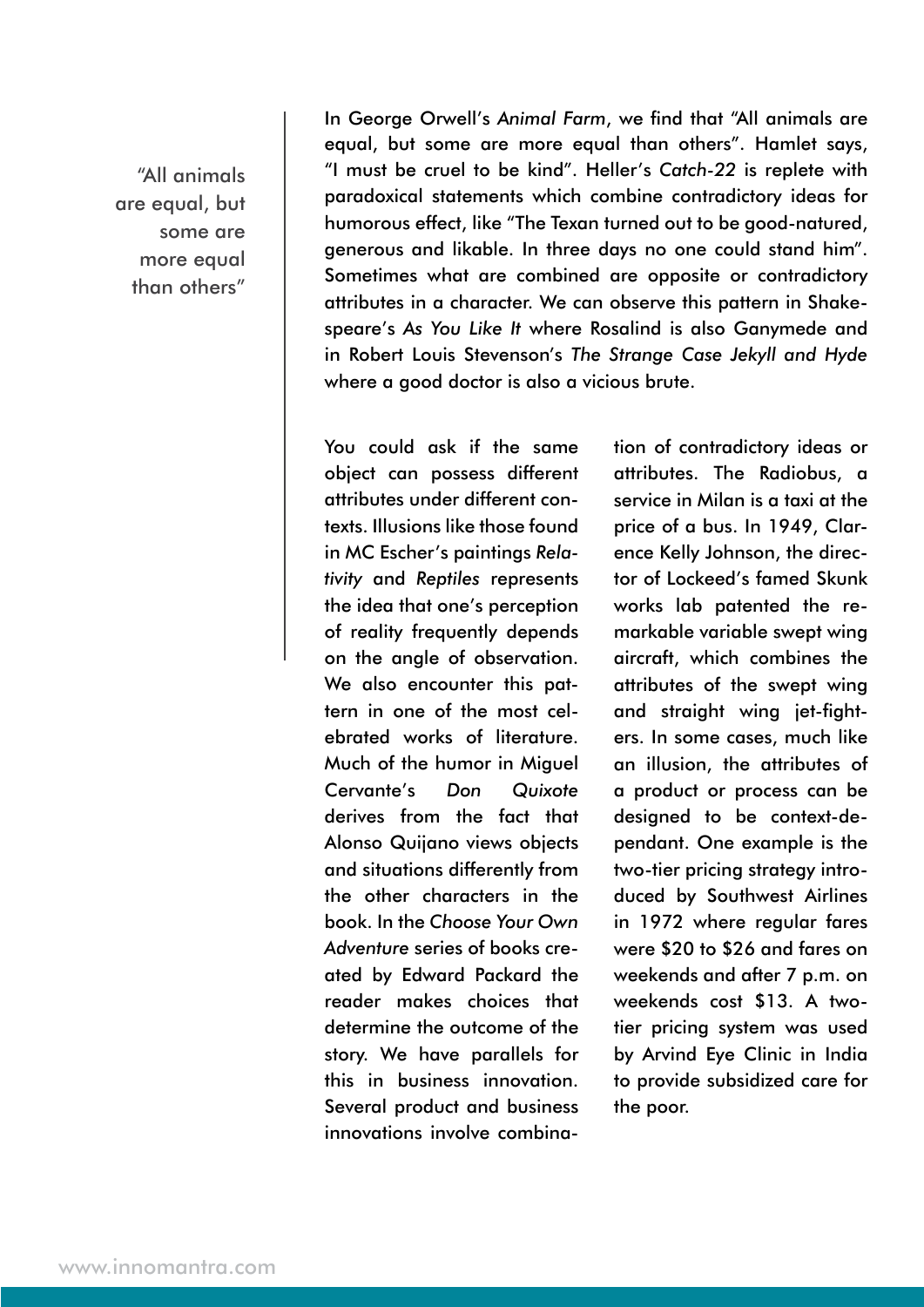"Several of James Dyson's successful inventions like the bag-less vacuum cleaner and the bladeless fan involve the elimination of useful components"

One important way of confronting for new ideas is to ask if an important component in a product or a process can be eliminated. William Thackeray's *Vanity Fair* was suitably subtitled "A Novel without a Hero". *The Gadsby*, a 1939 novel written by Ernest Wright does not contain the letter 'e'. Several innovations have resulted from a conscious attempt to eliminate an important component. Several of James Dyson's successful inventions like the bag-less vacuum cleaner and the bladeless fan involve the elimination of useful components. By eliminating intermediaries in PC distribution, Dell was able to provide products at lower cost compared to competitors. Another way confrontation is achieved is through 'extremization'. Can something be made to possess extreme attribute or characteristics? In art, we have the example of Edvard Munch's paintings. In literature we have Lilliput and Brobdingnag from *Gullivers Travels*. In Swift's classic work we can also spot several other confrontational ideas like flying islands and intelligent horses. There are useful lessons for innovators here as well. A business model with extremized attributes, say low-cost service, can enjoy niche markets. The lowcost airline business model is a good example of this idea.

The primary way science has tested hypothesis is through experiments. Here unusual combinations have often produced remarkable results. Several important medical drugs were discovered this way. The Swiss scientist Fritz Zwicky developed the method of morphological analysis, a system to set up dynamic confrontations that could offer solutions to scientific problems. Among other things, Zwicky applied the method to astronomical studies and the development of jet and rocket propulsion systems. Scientists have often made use of confrontations to question and understand the world around

them. "Why should that apple always descend perpendicularly to the ground," Newton famously asked. Sometimes new theories result. "I am enough of an artist to draw freely on my imagination" Einstein once said. His thought experiment or "Gedankenexperiment" where he imagined that he was riding on a photon of light, shining a flashlight in the opposite direction, enabled him to formulate the Theory of Relativity. In some cases a paradox is required to understand a scientific theory. Schrodinger's cat is both alive and dead at the same time. Light exhibits both wave and particle properties.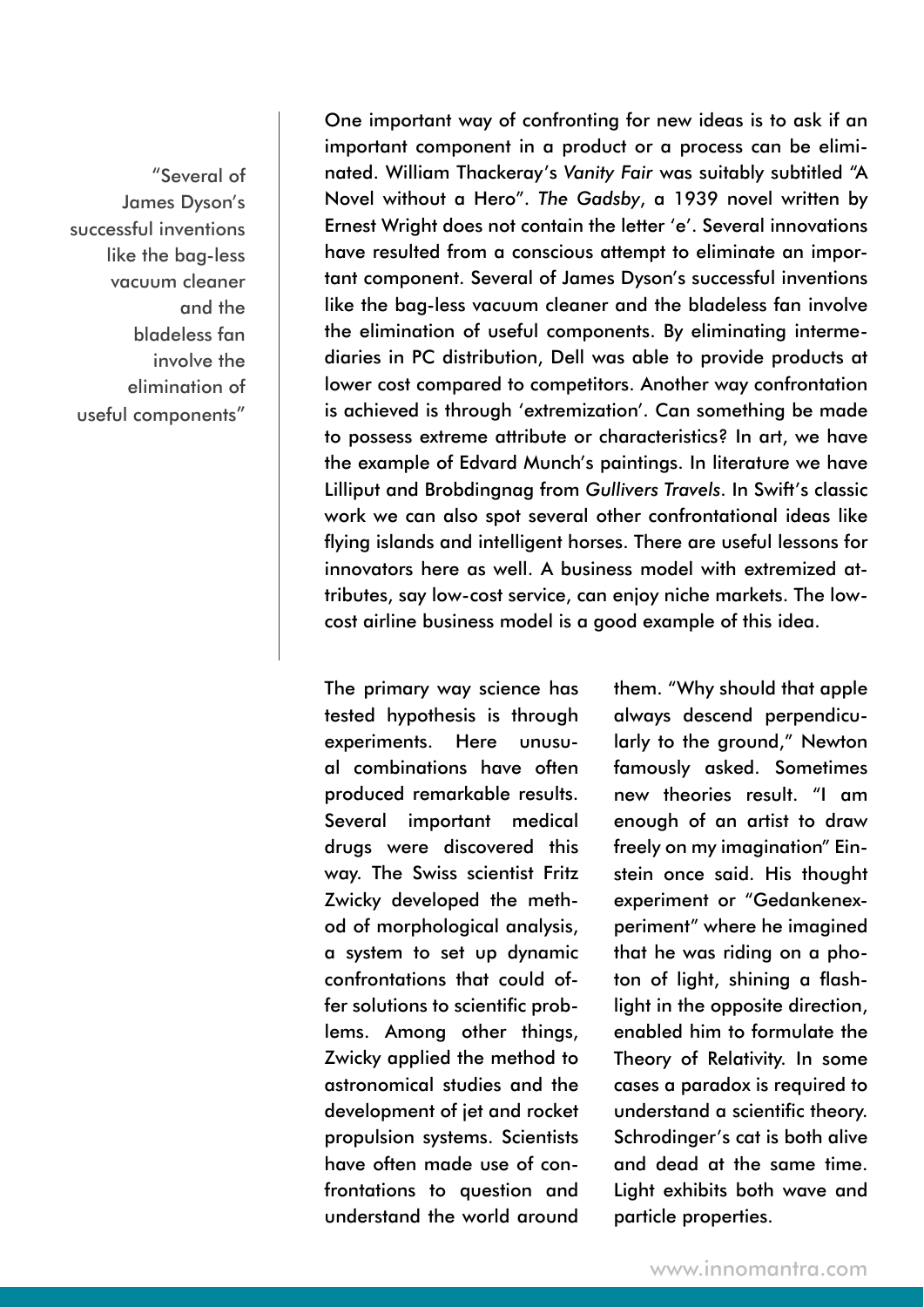"Confrontation with external systems sometimes leads new knowledge, something that Peter Drucker identifies to be a source of innovation"

Establishing a connection between unrelated systems or objects can lead to new ideas. Douglas Hofstadter, an expert on thinking and creativity, argues that this comes from our ability for 'gist extraction'. To do this effectively, one needs to both empathize and confront. We know of allegories and metaphors in literature. Often, the ability to make a connection is the often result of years of serious study and analysis. Scientists have used analogies to understand and explain complex systems. In 1923, Louis de Broglie, by drawing an analogy from music, suggested that a way to explain quantized energy levels was that electrons behave like waves. Niels Bohr's model of the atom made an analogy between the atom and the solar system. Confrontation with external systems sometimes leads new knowledge, something that Peter Drucker identifies to be a source of innovation. Quite often, external system in contact is a biological system. Otto Schmitt, who coined the term biomimetics, developed the Schmitt trigger based on his observations of the squid.

 The anatomy of the ship worm enabled Marc Isambard Brunel to develop the shield of the Tunnel Boring Machine. Sometimes the contact with the external system is serendipitous. August Kekule claimed that the discovery of the Benzene's rings followed a dream where he saw a snake seizing its tail. A commonly cited story of chance confrontation is that of the Gelredome, home of the Dutch football side Vitesse Arnhem. This stadium features a sliding pitch which can be retracted when not in use.

The story goes that the club was looking to design an indoor stadium where the natural grass surface would receive adequate wind and sunlight. The Chairman of Vitesse, Karel Albers was discussing the problem with the building contractor when a matchbox fell on the floor. This confrontation inspired them to build a stadium with a retractable surface. One of the most celebrated stories is that of Taiichi Ono, the father of the Toyata Production System (TPS) who formulated the Just in Time system after observing how grocery stores restocked items on display shelves.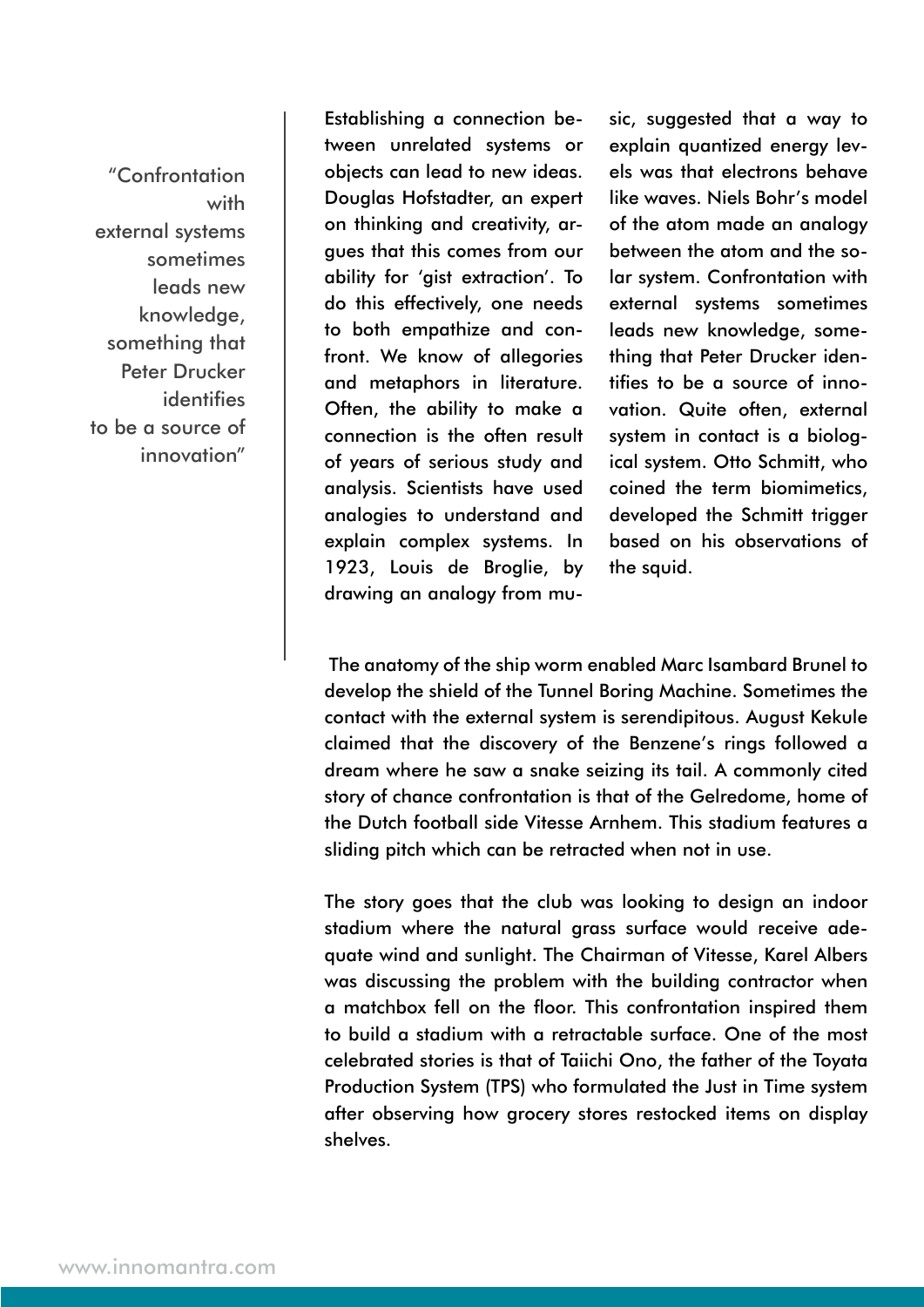## **Empathy and Confrontation in the Business Organization**

It is important to encourage 'wild' ideas, while at the same time cultivating the understanding required to convert creative ideas into profitable innovation The challenge for organizations is to foster the development and co-existence of both high levels of empathy and confrontation. It is important to encourage 'wild' ideas, while at the same time cultivating the understanding required to convert creative ideas into profitable innovation. Let me illustrate this with the story of a brainstorming session at a consumer electronics company. The objective was to identify ideas to improve a phone tablet (or "phtablet") which had a stylus like writing device. The day began with engineers and managers looking at comments posted by consumers on online forums. Several users complained that they found it difficult to write effectively with the stylus on the smooth surface of the tablet. On seeing this, one scientist jokingly suggested that the problem could be easily solved by placing a sheet of paper on top of the screen and writing with the stylus on the paper. However, when the facilitator suggested that that instead of throwing away that idea, the group could try to build on it, workable solutions like a removable transparent surface emerged.

Peter Drucker in *Innovation & Entrepreneurship* spelt out the need for new ventures to possess an understanding of existing business, and also to be separate and different from existing business. Within an existing business, to take advantage of innovation opportunities, organizations should be able to provide a setting where employees can both empathize and confront effectively. Such an environment will foster ideas that are both novel and practical. Two companies that have been immensely successful in doing this are 3M and Google. Google has

a 80/20 Innovation Time Off model where employees are encouraged to spend 20% of their time on an innovation project. Many of Google's most successful products including GMail, Google News, Google Talk, and AdSense have out of the 80/20 projects. This approach has proved successful because it allows individual innovators to understand existing technology while at same time work on something that is novel. In such a case, empathy and confrontation can co-exist, much like the best examples of art and science.